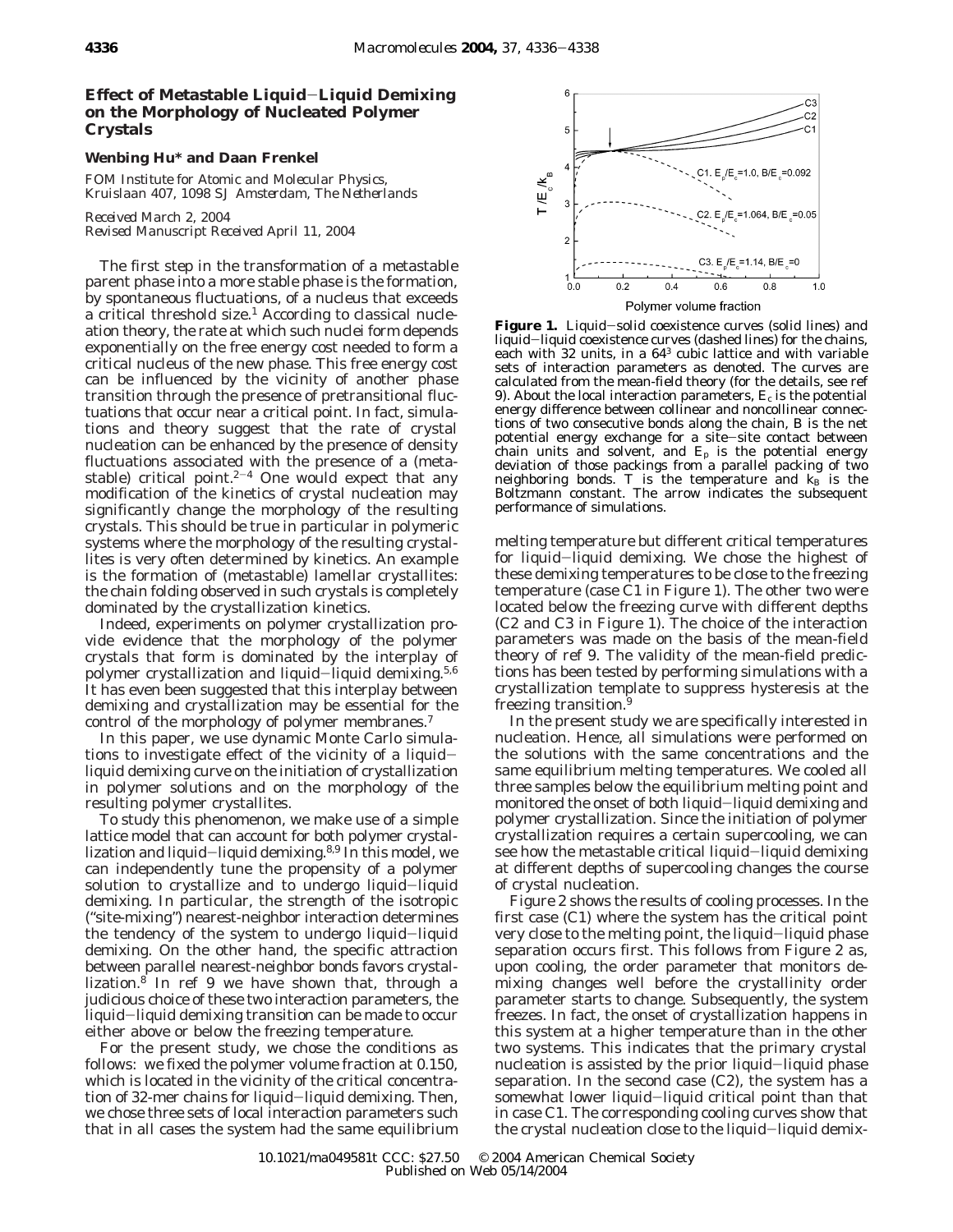

**Figure 2.** Cooling curves of disorder parameters (solid lines) and mixing parameters (dashed lines) for the sample systems containing 1232 chains (polymer volume fraction 0.150) with the corresponding parameter sets in Figure 1. The disorder parameter is defined by the mean fraction of noncollinear connections along the chains, while the mixing parameter is defined by the mean fraction of neighboring sites around each chain unit occupied by the solvent. The curves are obtained from the simulations with a dynamic microrelaxation model<sup>3</sup> and Metropolis sampling, where the potential energy barrier is  $\Delta E = (bB/E_c - pE_p/E_c - c)E_c$  with the net changes in the number of mixing pairs between chain units and solvent (*b*), in the number of parallel-packing pairs of the crystallizable bonds (*p*), and in the number of collinear connections of consecutive bonds along the chains (*c*) in each step of microrelaxation. The systems with random coils are cooled by increasing the value of  $E_c/(k_{\rm B}T)$  with a step length of 0.002 and a step period of 500 MC cycles. One Monte Carlo (MC) cycle is defined as one trial move of each chain unit on an average. At each temperature step, the first 400 MC cycles are discarded for fast equilibrating, and the remaining 100 MC cycles are averaged for the reported data.



**Figure 3.** Time evolution curves of disorder parameters for the sample systems in Figure 2 quenched from the infinite temperature to  $2.857E/k_B$ . The lines are drawn on the data points with 500 MC cycle interval.

ing temperature. In the third case (C3), the system has a very low critical point. The cooling curves show that the onset of crystallization is much higher than the metastable critical point. In fact, the onset of crystallization in this case happens at a temperature that is lower than in case C2. This suggests that in that case the vicinity of the liquid-liquid critical point does speed up the crystal nucleation process. No such influence is possible in case C3. The overall trend shown in Figure 2 is consistent with the behavior found in simulations and theories of colloids and spherical proteins. $2-4$ 

Interestingly, we are able to see that the interplay between demixing and crystallization has a pronounced effect on the resultant crystallite morphology. To compare different crystallization pathways, we prepared all



**Figure 4.** Snapshots of final crystallites after isothermal crystallization in Figure 3. The linear size of cubic box is 64 with periodic boundary conditions. All the bonds of 32-mer chains are drawn in cylinders. (a) Case C1, (b) case C2, and (c) case C3.